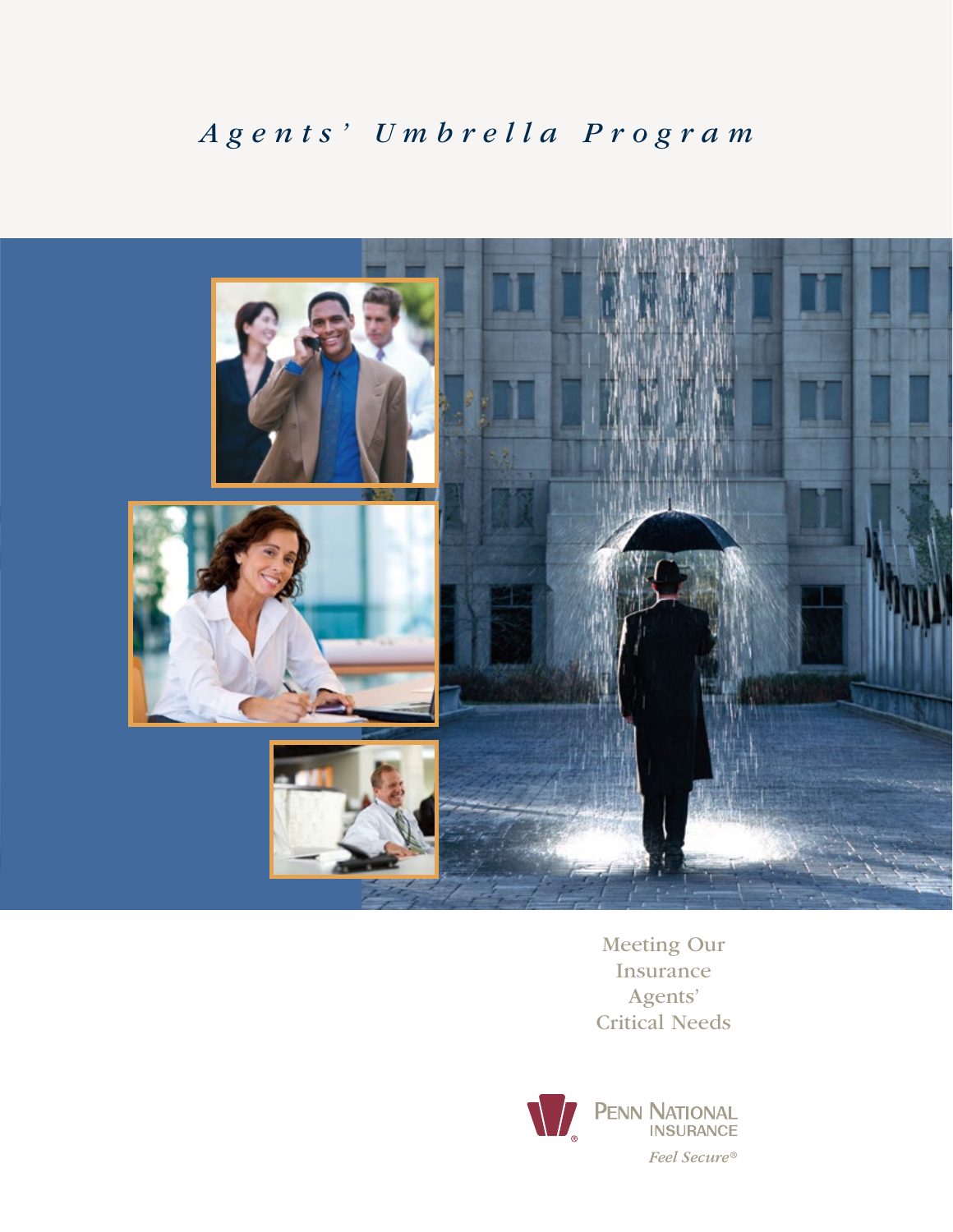Don't get caught without your umbrella.

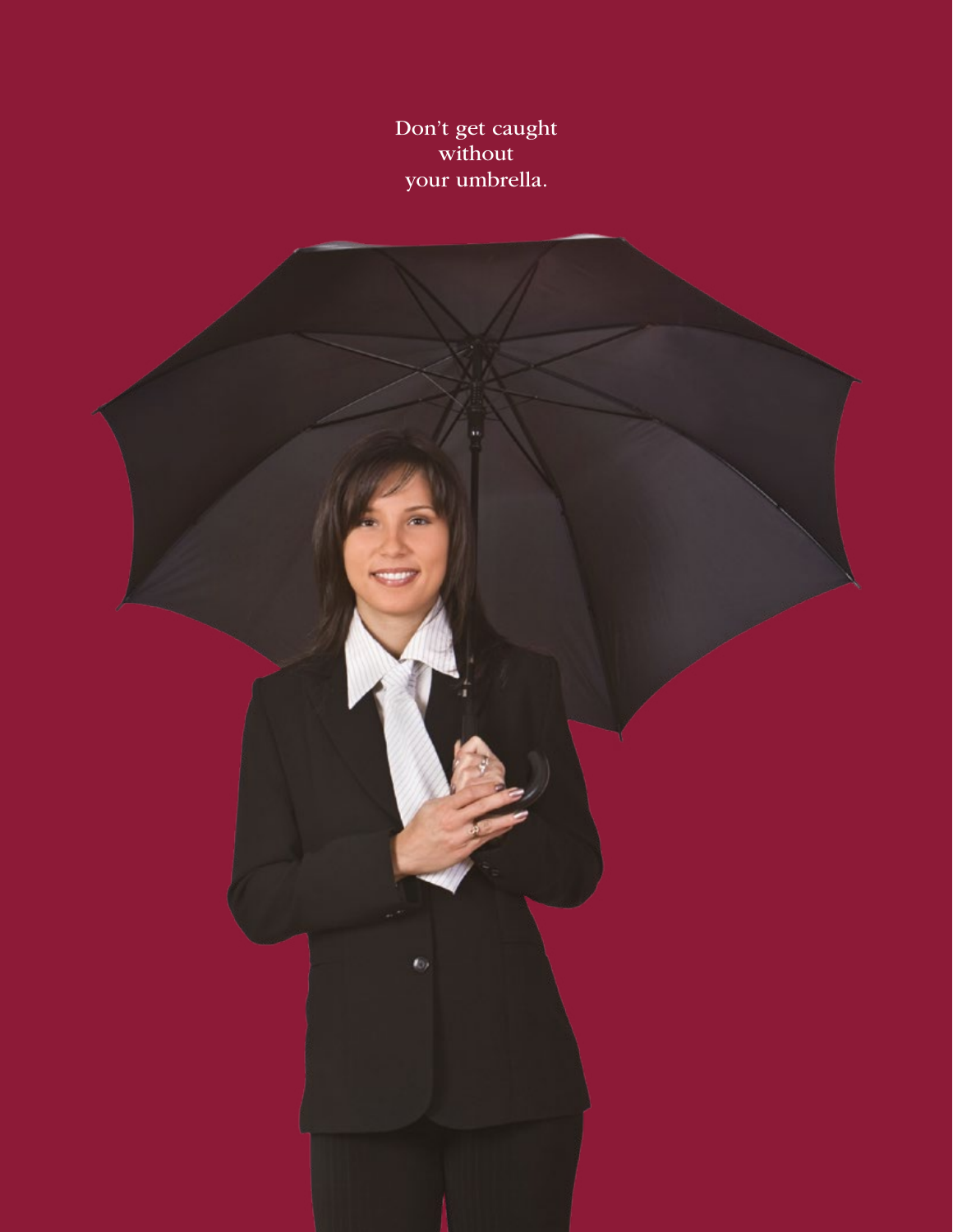# Key Features



- Gommercial Umbrella coverage built to automatically include Agents/Brokers E&O
- $\vee$  Marketed exclusively through producer associations
- $\vee$  Designed to accept agents and brokers with a broad range of producer activities
- $\checkmark$  Competitive pricing
- $\vee$  Up to \$20,000,000 limits available
- 4 Coverage for Agents/Brokers built to follow form over standard primary E&O policy coverages
- **► Minimum primary coverage required GL/BOP and** Agents/Brokers E&O

#### Coverage can include:

- $\checkmark$  Excess Employers Liability in all states other than New York
- $\checkmark$  Excess Employee Benefits Liability
- $\blacktriangleright$  Mutual Fund or Variable Annuities coverage

#### Options to include:

- ✔ Up to \$5,000,000 Personal Umbrella limits for entity principals (except in Texas & Wisconsin)
- $\vee$  Up to \$2,000,000 excess EPLI limits

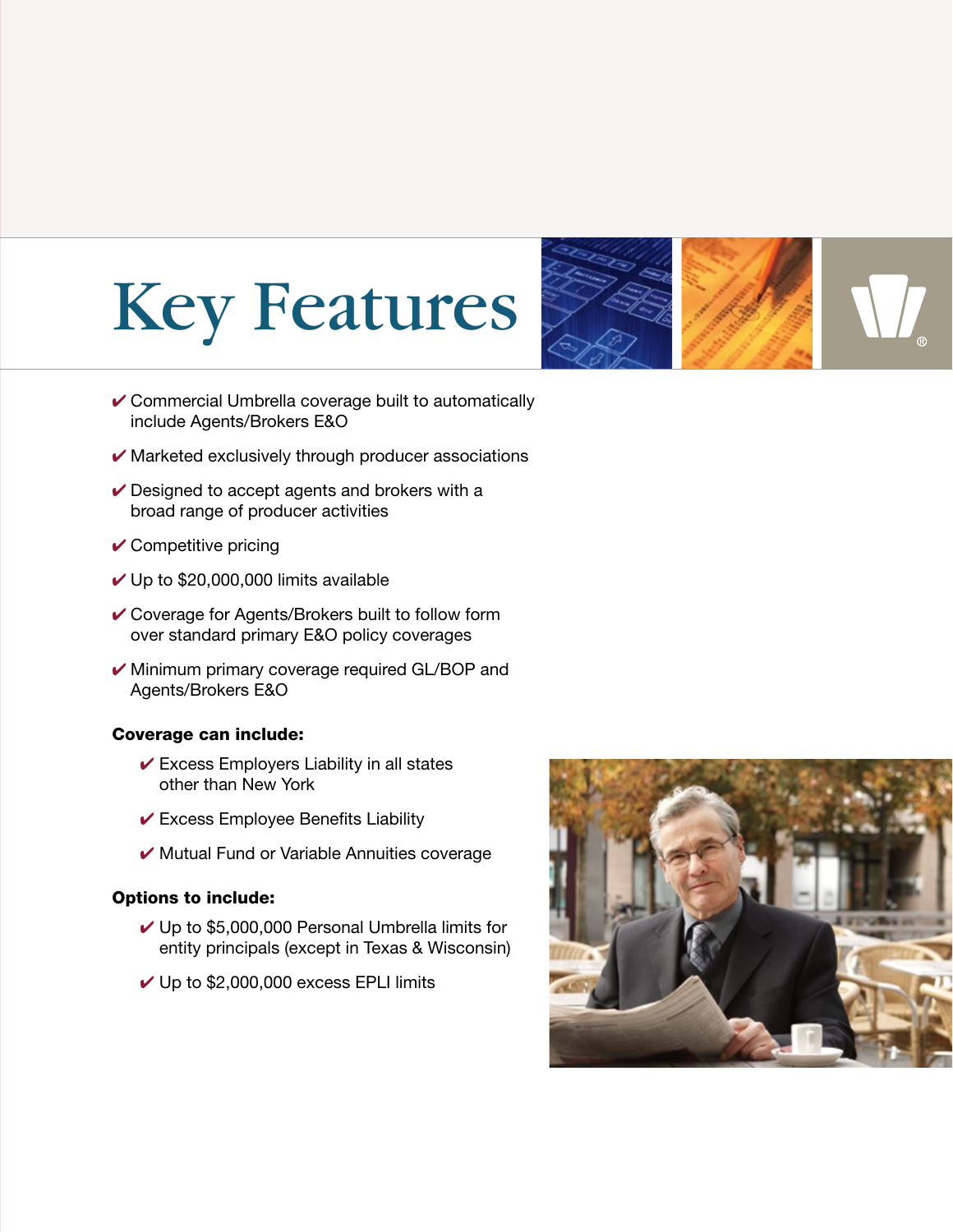#### Agents' Umbrella

# Underwriting Requirements

- **n** Agency should be in business for more than three years. If less than three years, a résumé of each partner, owner, and officer should be provided, and agency is not eligible for Staff rating.
- **n** The program does not drop down and provide coverage excess of sub-limits, unless specifically scheduled.
- **n** Umbrella coverage does not extend to Fiduciary Liability, Directors and Officers Financial Investment Securities or Cyber Liability.
- **n** Higher limits are required if defense is within the limits.

### *Minimum Underlying Limits*

| <b>Agent Umbrella</b>       |                                                                                                                |                                  |
|-----------------------------|----------------------------------------------------------------------------------------------------------------|----------------------------------|
| General Liability           | \$500,000 / \$1,000,000 / \$1,000,000                                                                          |                                  |
| <b>BOP</b>                  | \$500,000 CSL for entities with up to nine employees<br>\$1,000,000 CSL for entities with 10 or more employees |                                  |
| Commercial Auto             | \$500,000 CSL for up to five vehicles<br>\$1,000,000 CSL for six or more vehicles                              |                                  |
| <b>Employers Liability</b>  | \$100,000 / \$500,000 / \$100,000 (except in NY)                                                               |                                  |
| <b>Employment Practices</b> | \$1,000,000 / \$1,000,000                                                                                      |                                  |
| Errors & Omissions          | <b>Agency Commissions</b>                                                                                      | Underlying E&O Limits Required** |
|                             | $$0 - $500,000$                                                                                                | \$1,000,000 / \$1,000,000        |
|                             | $$500,001 - $1,000,000$                                                                                        | \$1,000,000 / \$2,000,000        |
|                             | $$1,000,001 - $1,500,000$                                                                                      | \$1,000,000 / \$3,000,000        |
|                             | $$1,500,001 - $8,000,000$                                                                                      | \$2,000,000 / \$4,000,000        |
|                             | $>$ \$8,000,000                                                                                                | Subject to underwriting          |
|                             |                                                                                                                |                                  |

*\*\*Defense within limits requires higher limits* 

#### Personal Umbrella (Not available in Texas & Wisconsin)

| Personal Liability  | \$300,000 (\$500,000 with swimming pools)                                                                                          |
|---------------------|------------------------------------------------------------------------------------------------------------------------------------|
| Personal Automobile | \$500,000/\$500,000/\$100,000 or \$500,000 CSL<br>No youthful drivers under age 25                                                 |
| Watercraft          | \$500,000 less than 35 feet in length<br>\$1,000,000 more than 35 feet and less than 50 feet<br>No jet skis or personal watercraft |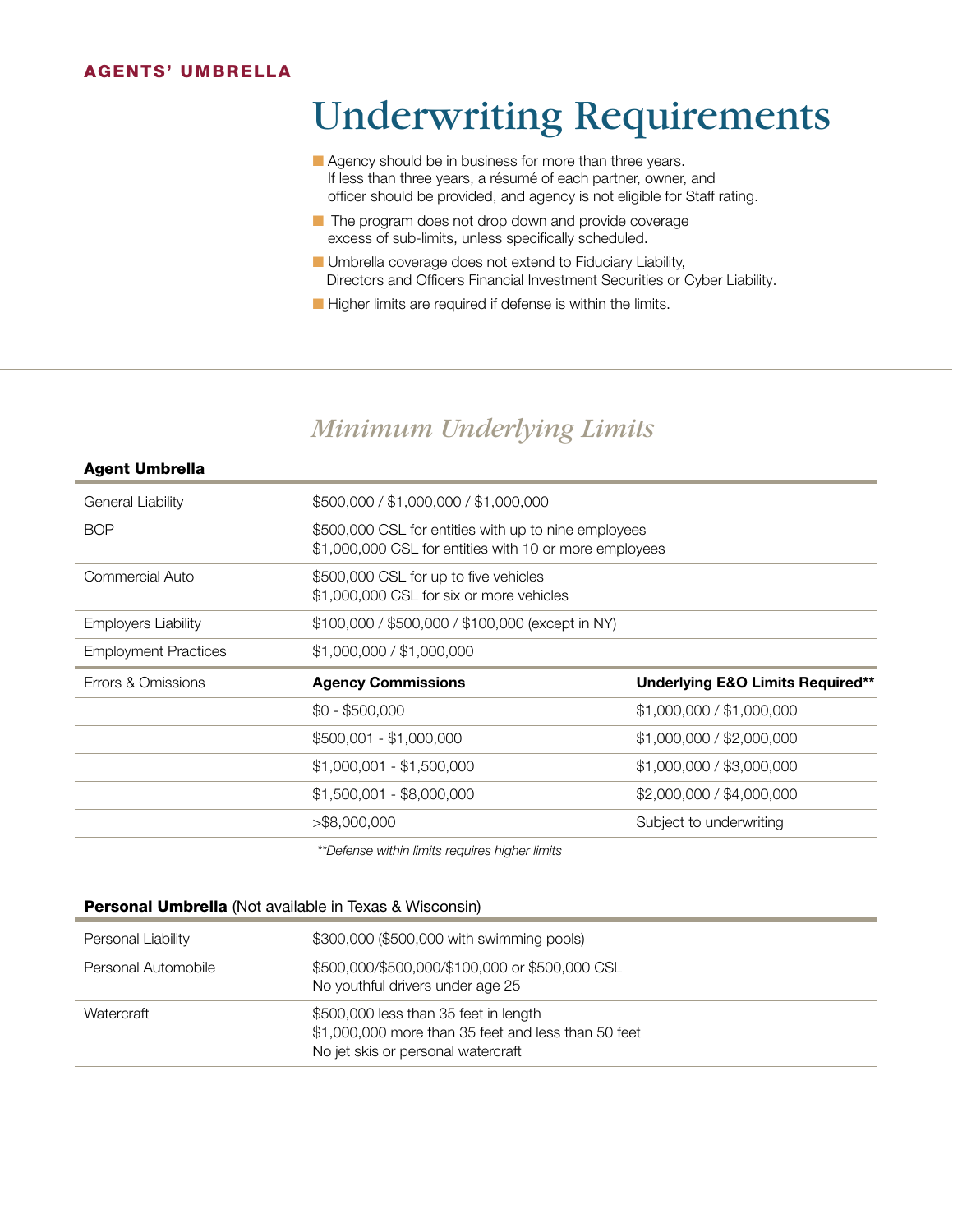Agents' Umbrella Program is designed to protect the agents/agency business, as well as employees, for liability incurred as a result of professional business activities. It also, extends over the agent's commercial business insurance if scheduled on the policy.

# *Ease of Doing Business*



### Rating Options

- **n Quick Quote** option that allows for pricing indications with basic information, including a copy of the underlying E&O application\*\*
- **n** Simplified staff rating available for agencies with less than 9 employees and limits up to \$3,000,000; less than 6 vehicles
- **n** Standard Rate limits greater than \$3,000,000; total staff exceeding nine, and ineligible for Staff rating
	- *\*\*Loss information is required if any reported losses in the last (5) years.*



### Affordability / Flexibility

- **n** Competitive minimum premiums on Staff and Standard rated policies
- **n** Multiple payment plan options
- **n** Ability to purchase higher limits
- **n** Option to eliminate the SIR
- **n** Available coverage over Employee Benefits Liability and EPLI
- Responsive and knowledgeable underwriting staff

#### Flexible Payment Options – Direct Bill

- **n** Prepaid
- 50% down and 1 installment in 3 months
- **n** 40% down and 2 bimonthly installments
- 25% down and 3 quarterly installments
- 20% down and 5 monthly installments
- 12 equal installments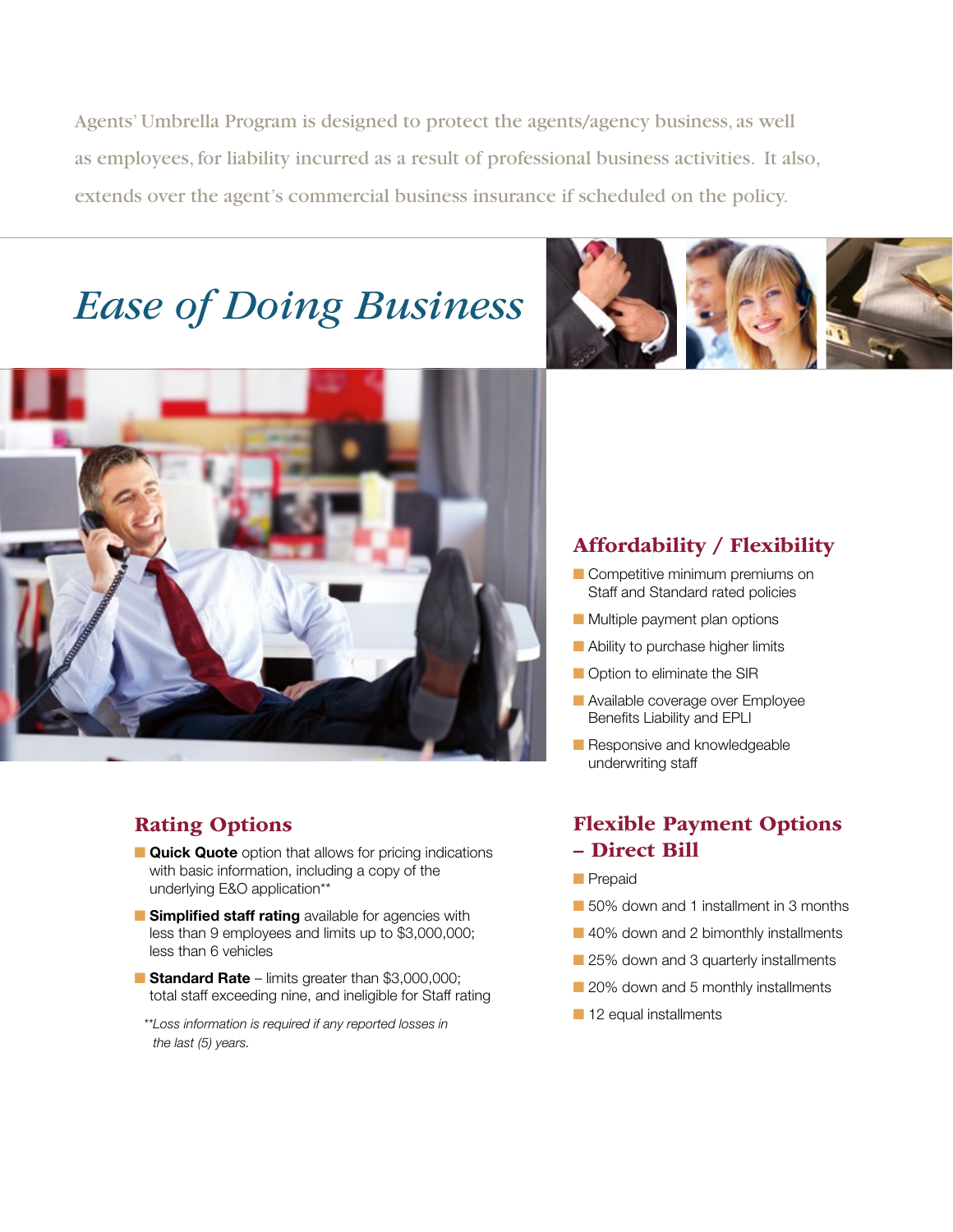



# Basic Submission Requirements

- **n** Condensed Penn National Insurance Agents' Umbrella Application
- **n** Supplemental Schedule of Underlying Insurance
- Copy of signed and completed primary E&O Application
- Copy of underlying Policy Declarations for each underlying coverage to include limits and premiums
- If Umbrella limit is greater than \$5,000,000 or if there have been E&O claims in the past five years, submit five-year currently valued E&O loss runs.

### To include Personal Umbrella Coverage:

#### (except in Texas & Wisconsin)

- $\blacksquare$  For each owner, officer or partner applying for the personal umbrella endorsement, attach an Accord 83
- Copies of the underlying Policy Declaration pages that include limits

### To include Employment Practices Liability:

- **n** A copy of the Employment Practices Liability application. If the annual renewal application is not required by the underlying carrier – provide any updates and initial and date the most current available application.
- **n** Five years of currently valued loss information
- A copy of the EPLI declaration page

#### Preferred Underlying E&O Carriers\*

- **Fireman's Fund**
- **n** Utica
- **Nestport**

*\*All other carrier's coverage forms must be reviewed and approved by Underwriting*

For more information, contact your Agents' Umbrella underwriter.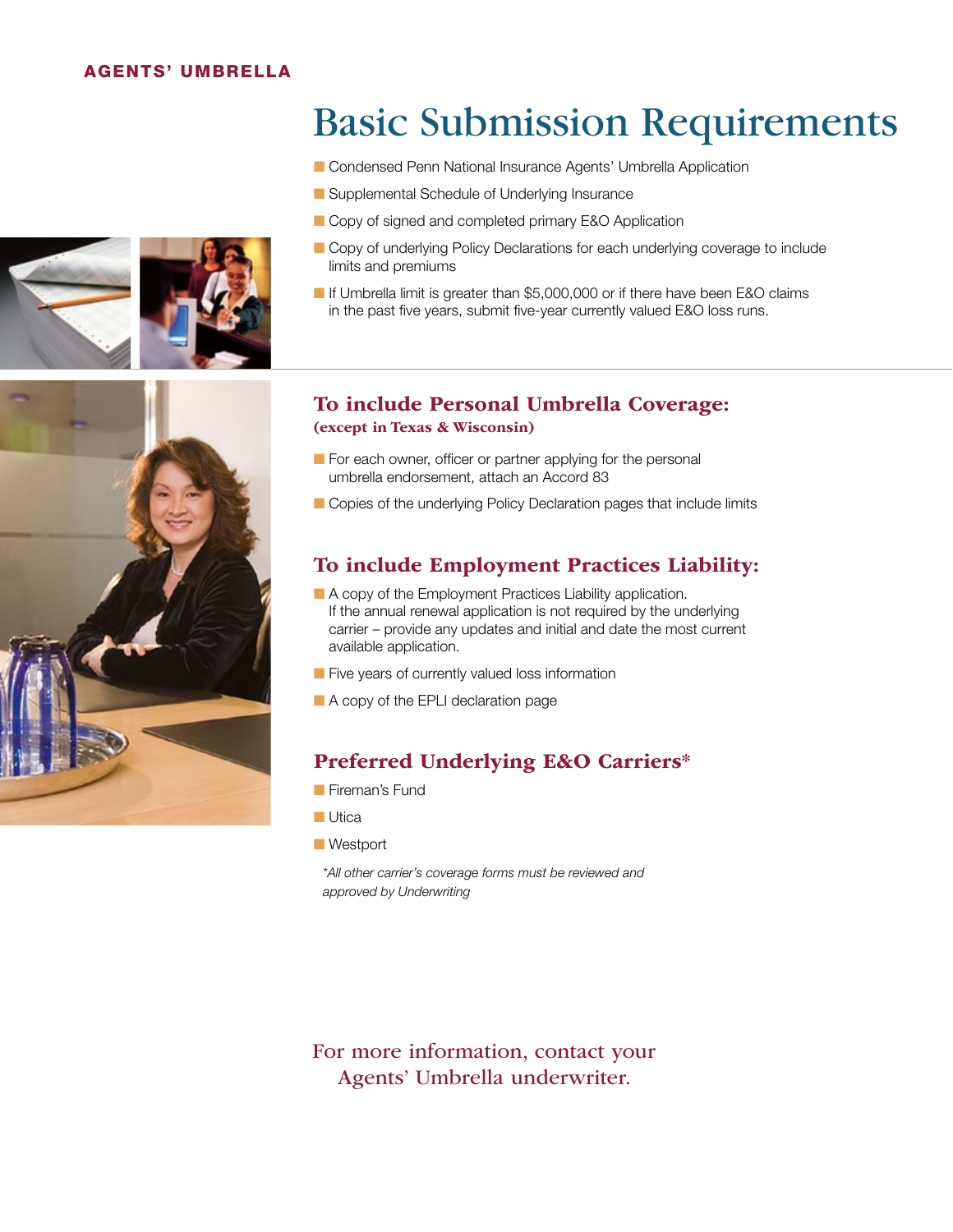